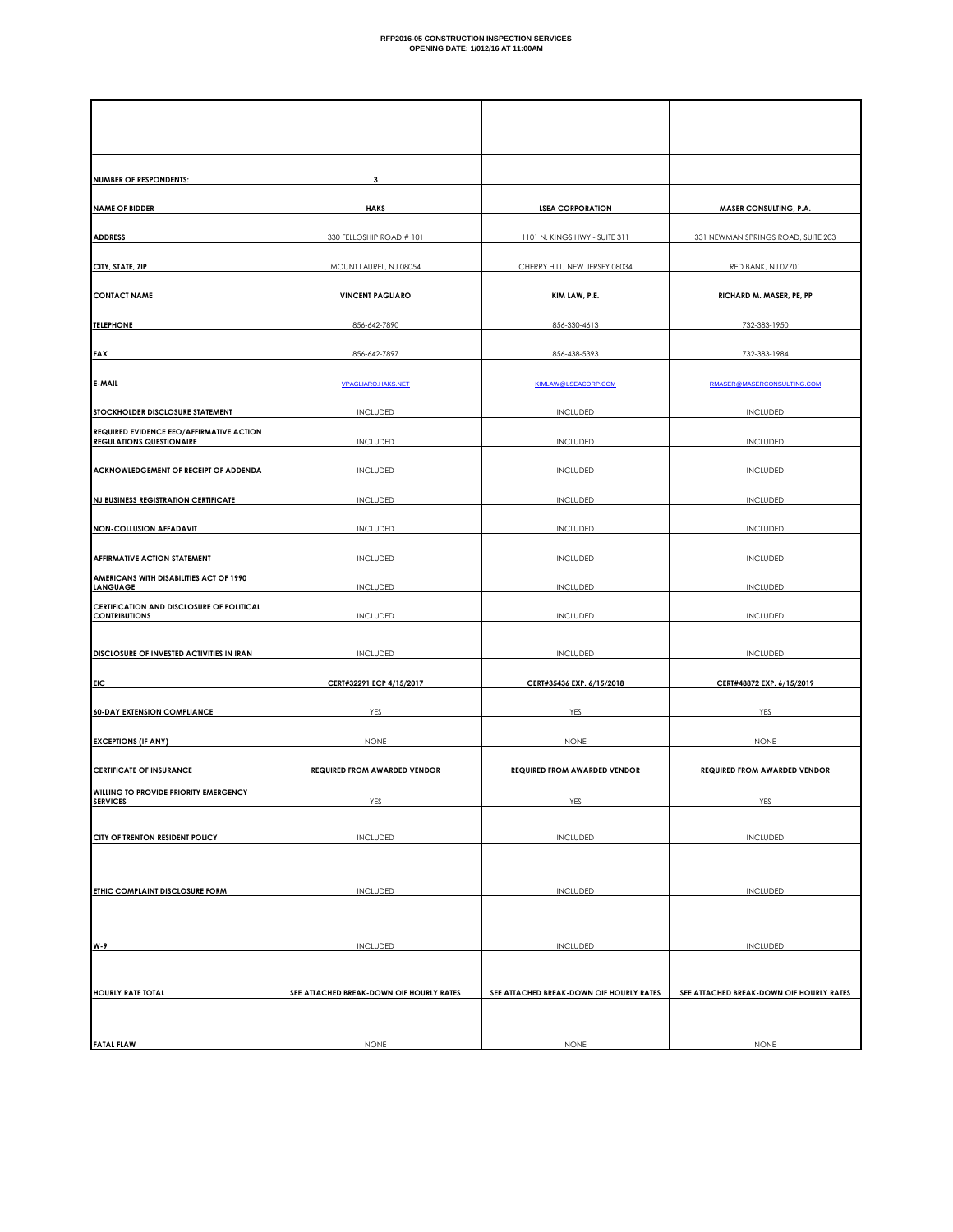

## 5. COST PROPOSAL/SCHEDULE OF FEES

As required in the RFP, HAKS is proposing one Primary Project Inspector and one Secondary Project Inspector for the City of Trenton Department Of Public Works, RFP2016-05. The hourly rate for each position listed below includes transportation, all safety outfits, cell phones, digital camera, computer or lap top for day-today inspection tracking, reporting and associated work activities. In agreement with the "Evaluation Criteria and Weighting", under item #4, HAKS has provided an annual inspection service fee.

| Primary Project Inspector- Chris Moser - Hourly Rate   | \$119.70     |
|--------------------------------------------------------|--------------|
| <b>Annual Inspection Services -</b>                    | \$239,400.00 |
| Secondary Project Inspector - Ray Sieger - Hourly Rate | \$93.92      |
| <b>Annual Inspection Services -</b>                    | \$187,840.00 |

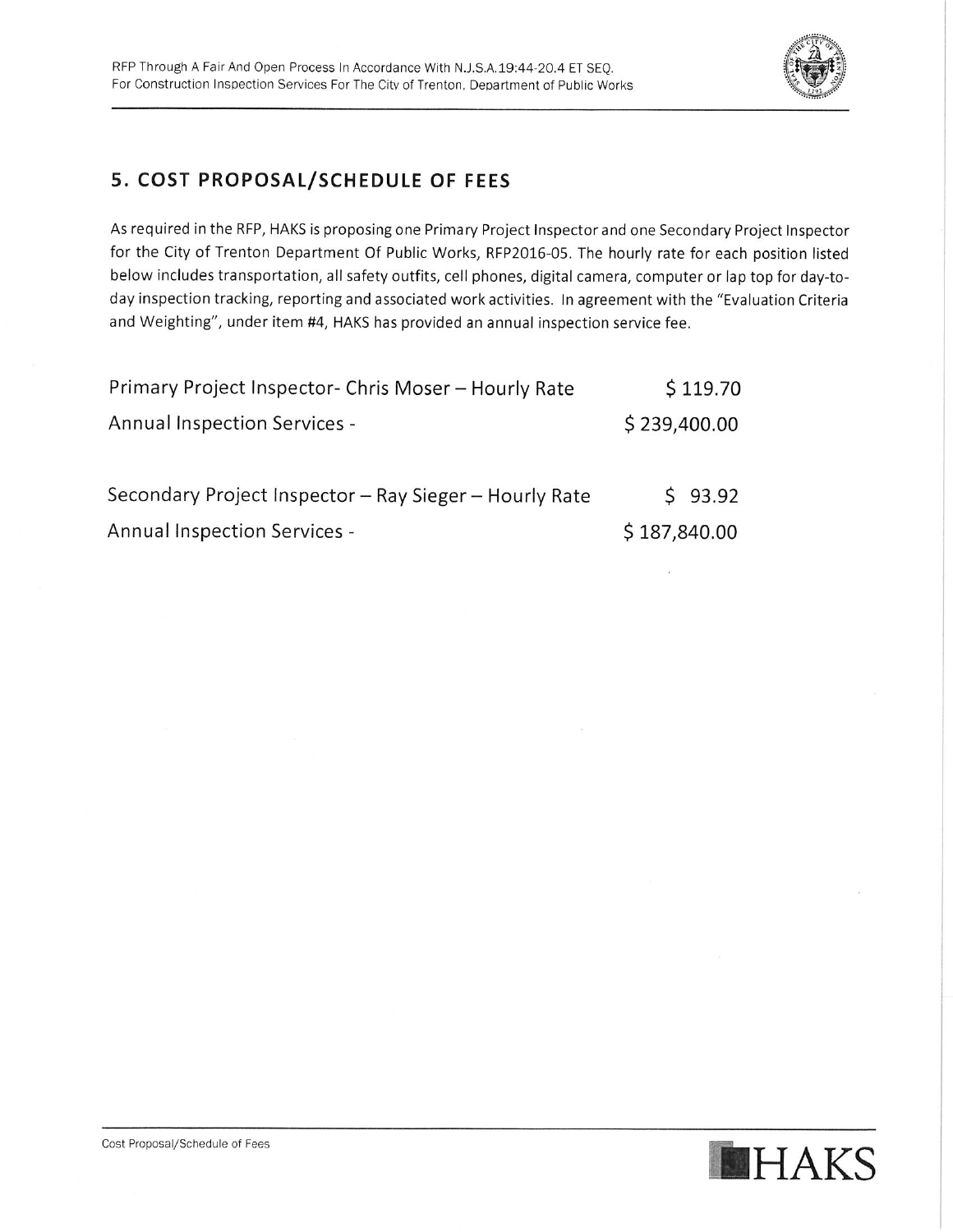

# LSEA Fully Loaded Hourly Rates

| Name<br>Kim P. Law, P.E. | <b>Hourly Rate</b><br>\$125.00 | <b>Position</b><br>OQ/QC Manager |
|--------------------------|--------------------------------|----------------------------------|
| Ibrahim Onaral, P.E.     | \$125.00                       | Project Manager                  |
| Tony Moore, P.E.         | \$115.00                       | Resident Engineer                |
| Osama Mahmood, P.E.      | \$115.00                       | Resident Engineer                |
| Jose Lopez               | \$95.00                        | Construction Inspector           |
| Kalpesh Patel            | \$95.00                        | Construction Inspector           |
| Marc Weinman             | \$95.00                        | Construction Inspector           |
| Jose Lopez               | \$95.00                        | Construction Inspector           |
| Kishor Gevaria           | \$95.00                        | Construction Inspector           |

#### Notes:

- 1. Overhead and fixed fee are included in the above hourly rate
- 2. Mileage@ \$0.550/mile.

Signed:

Date: January 11, 2016

Kim P. Law, P.E., - President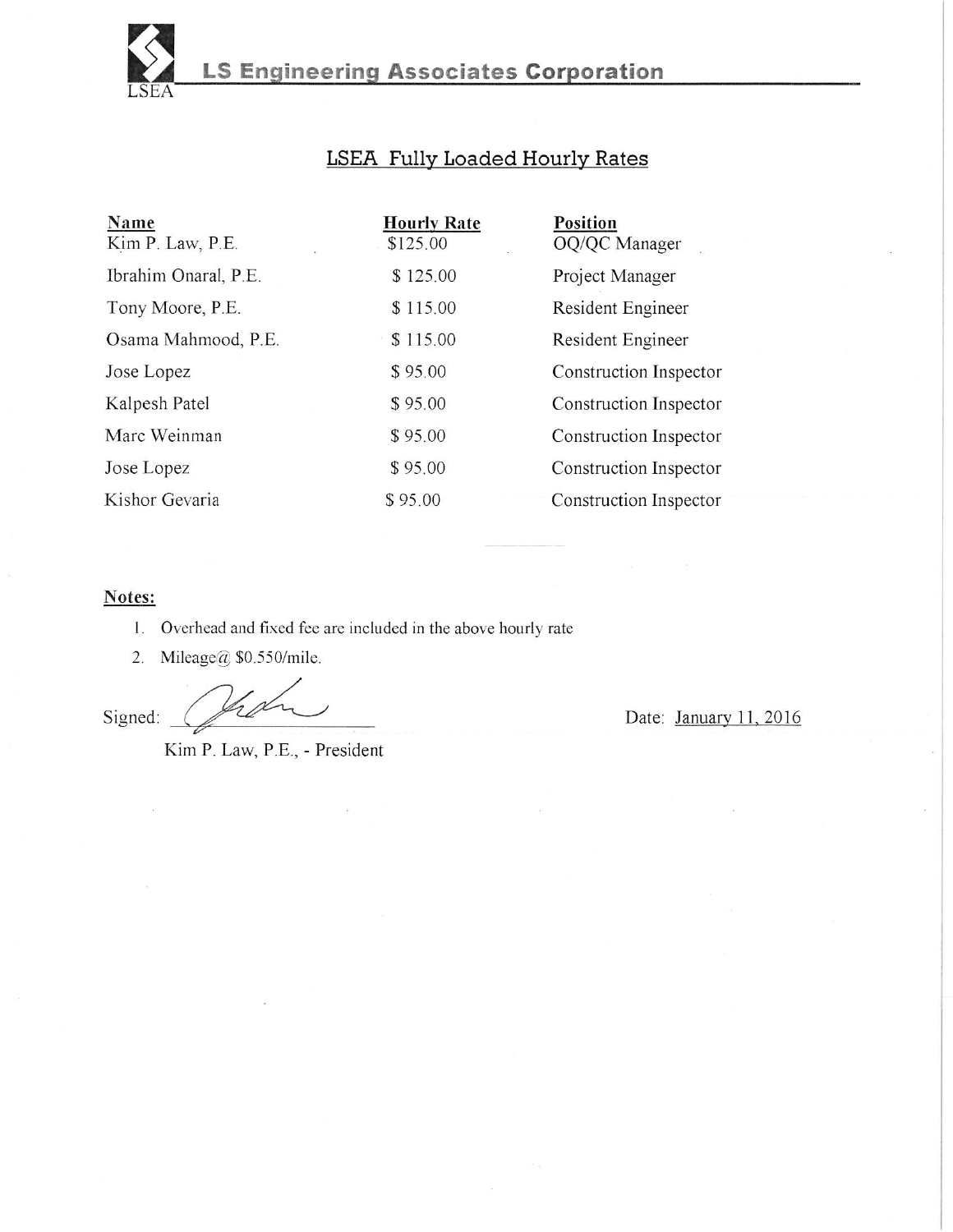



## **2016 RATE SCHEDULE** CITY OF TRENTON, MERCER COUNTY, NJ RATES ARE EFFECTIVE THROUGH DECEMBER 31, 2016

Our personnel provide consulting services in the following disciplines at the hourly rate listed below:

#### **Engineering Services**

- Civil
- Construction Administration
- · Municipal Services
- · Structural
- Traffic and Transportation
- Wastewater Management
- Water Services

# **Other Technical Services**

- Environmental
- Regulatory Compliance
- Grants
- $\bullet$  GIS
- Recreation and Landscape Design
- · Planning
- Surveying

| <b>TECHNICAL STAFF RATES</b>    |                              |  |  |  |
|---------------------------------|------------------------------|--|--|--|
| <b>BILLING TITLES</b>           | <b>HOURLY RATES</b>          |  |  |  |
| <b>Technical Director</b>       | 158.00                       |  |  |  |
| Project Manager                 | 155.00                       |  |  |  |
| Senior Project Specialist       | 150.00                       |  |  |  |
| Senior Technical Professional   | 145.00                       |  |  |  |
| <b>Project Specialist</b>       | 140.00                       |  |  |  |
| Senior Technical Specialist     | 135.00                       |  |  |  |
| <b>Technical Professional</b>   | 130.00                       |  |  |  |
| Senior Specialist               | 125.00                       |  |  |  |
| <b>Technical Specialist</b>     | 115.00                       |  |  |  |
| Specialist                      | 105.00                       |  |  |  |
| Senior Data Technician          | 95.00                        |  |  |  |
| Senior Technical Assistant      | 85.00                        |  |  |  |
| <b>Technical Assistant</b>      | 75.00                        |  |  |  |
| Data Technician                 | 65.00                        |  |  |  |
| Survey Crew - 2 Man             | 200.00                       |  |  |  |
| Survey Crew - 1 Man             | 170.00                       |  |  |  |
| Expert                          | 225.00                       |  |  |  |
| Sr. LSRP                        | 210.00                       |  |  |  |
| LSRP                            | 180.00                       |  |  |  |
| REIMBURSABLE EXPENSES           |                              |  |  |  |
|                                 |                              |  |  |  |
| General Expenses                | $Cost + 20\%$                |  |  |  |
| Travel (Hotel, Airfare, Meals)  | Cost                         |  |  |  |
| Sub-Consultants/Sub-Contractors | $Cost + 20%$                 |  |  |  |
| Mileage Reimbursement*          | 0.56 / Per Mile<br>3.50/Each |  |  |  |
| Plotting                        |                              |  |  |  |
| Computer Mylars / Color Plots   | 45.00/Each                   |  |  |  |
| <b>Photo Copies</b>             | 0.10/Each                    |  |  |  |
| <b>Color Photo Copies</b>       | 1.50/Each                    |  |  |  |
| Document Binding                | 3.00/Each                    |  |  |  |

\* Mileage reimbursement subject to change based upon IRS standard mileage rate

75.00/Each

 $Cost + 20\%$ 

Compact Disk CD/DVD

Exhibit Lamination (24"x36" or larger)

 $\mathbf{1}$